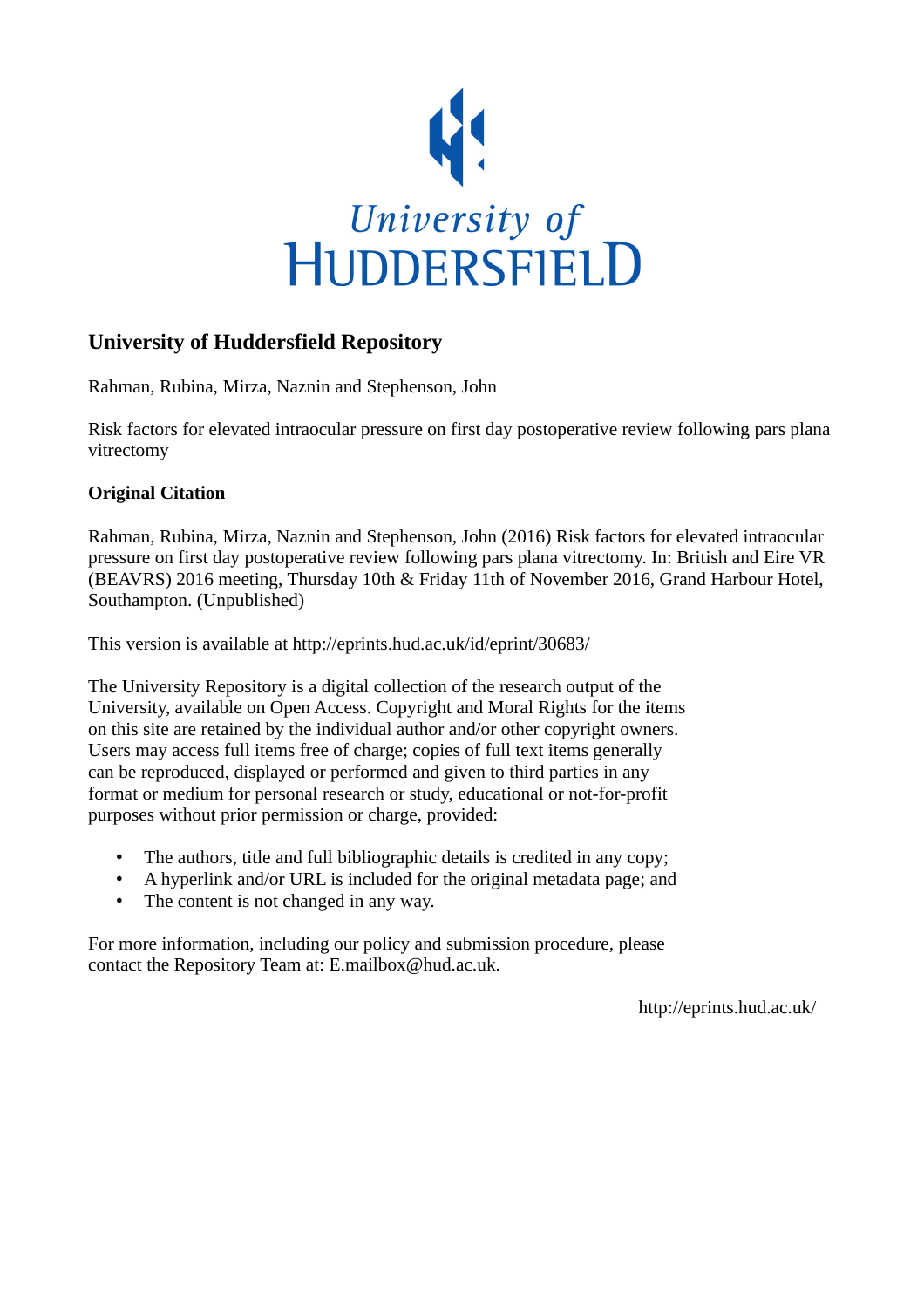Risk factors for elevated intraocular pressure on first day postoperative review following pars plana vitrectomy

> Rubina Rahman MBBS, FRCS, FRCOphth Naznin Mirza MBChB John Stephenson PHD

Financial Disclosure: The authors have no financial or propriety interest in any material or method mentioned.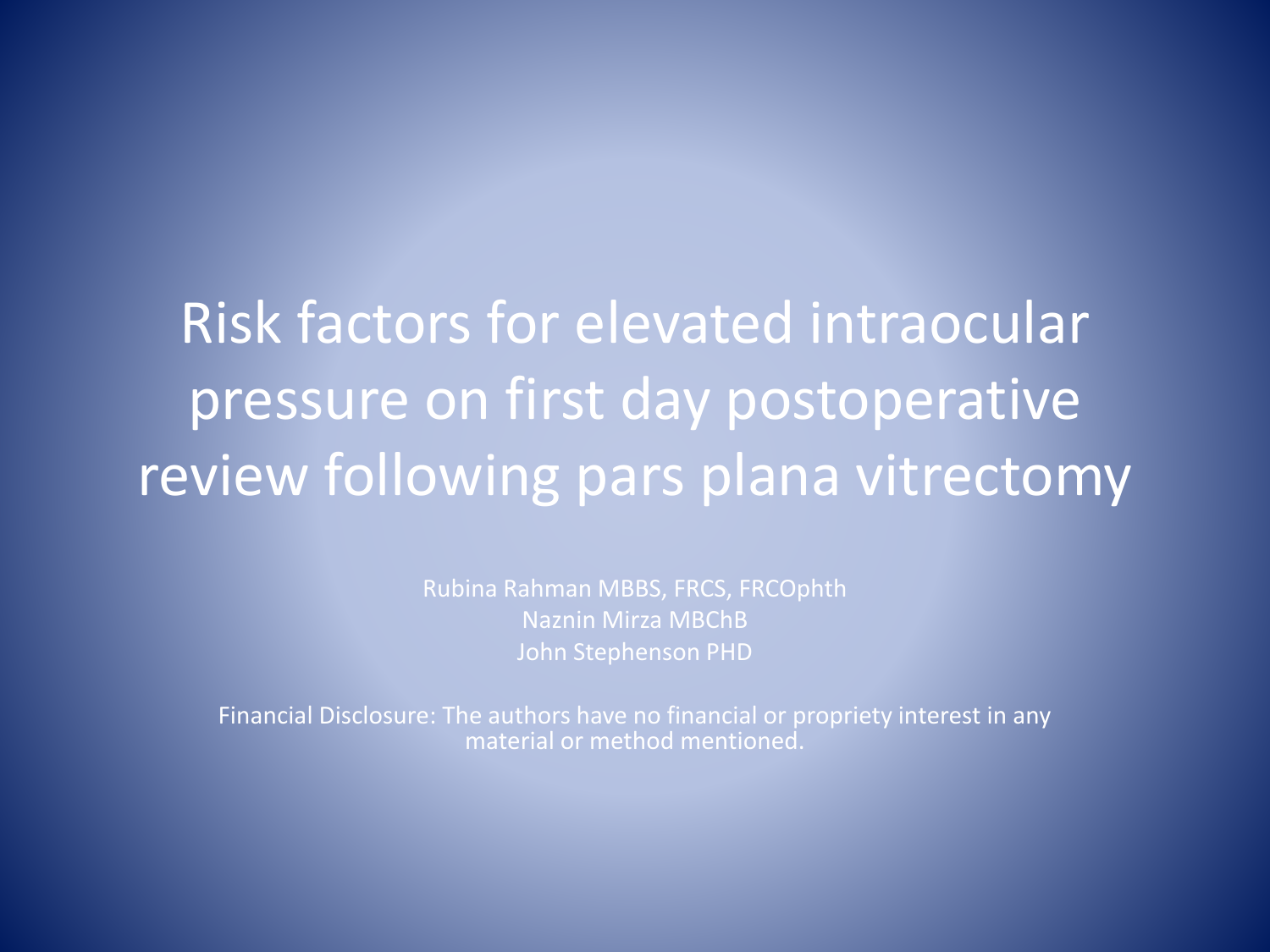#### **Objectives**

To assess the relationship between day 1 postoperative intra-ocular pressure and patient demographic information, lens status, tamponade medium (air, C2F6 and SF6) and laser treatment.

### **Methods**

• Consecutive case study at Calderdale and Huddersfield NHS Foundation Trust.

126714391

gettyimage

- All patients undergoing pars plana vitrectomy were pseudophakic or underwent combined surgery.
- Indications for surgery: MH, ERM or RRD.
- None of the patients received prophylactic anti-glaucoma medication.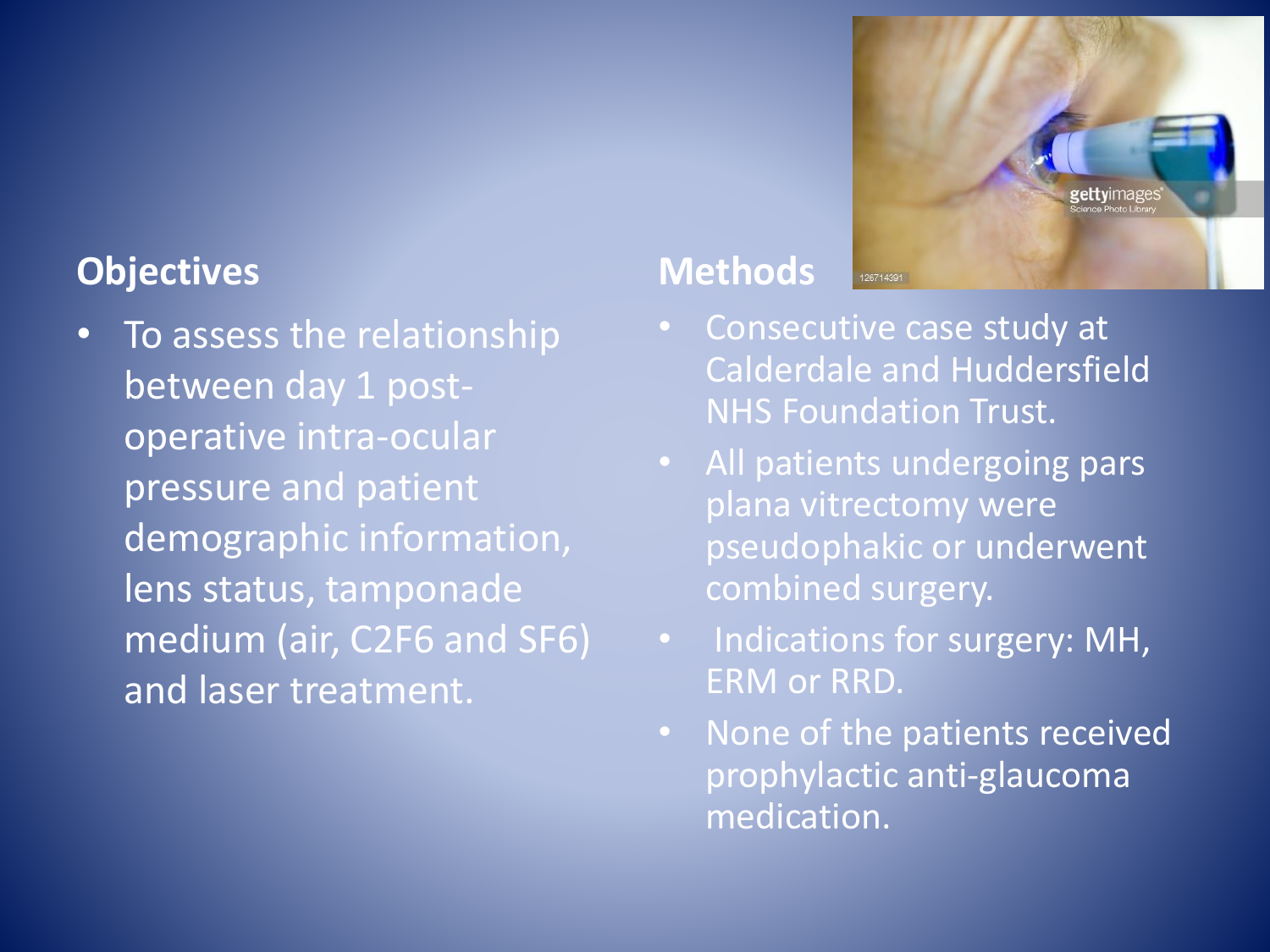## Results

- 164 patients were evaluated on day 1 post surgery.
- 10 patients had IOP > 30mmHg, incidence 6%
- Range 30 39mmHg
- Mean 32.5mmHg
- Incidence of hypotony (< 8mmHg) : 5 (2.7%).

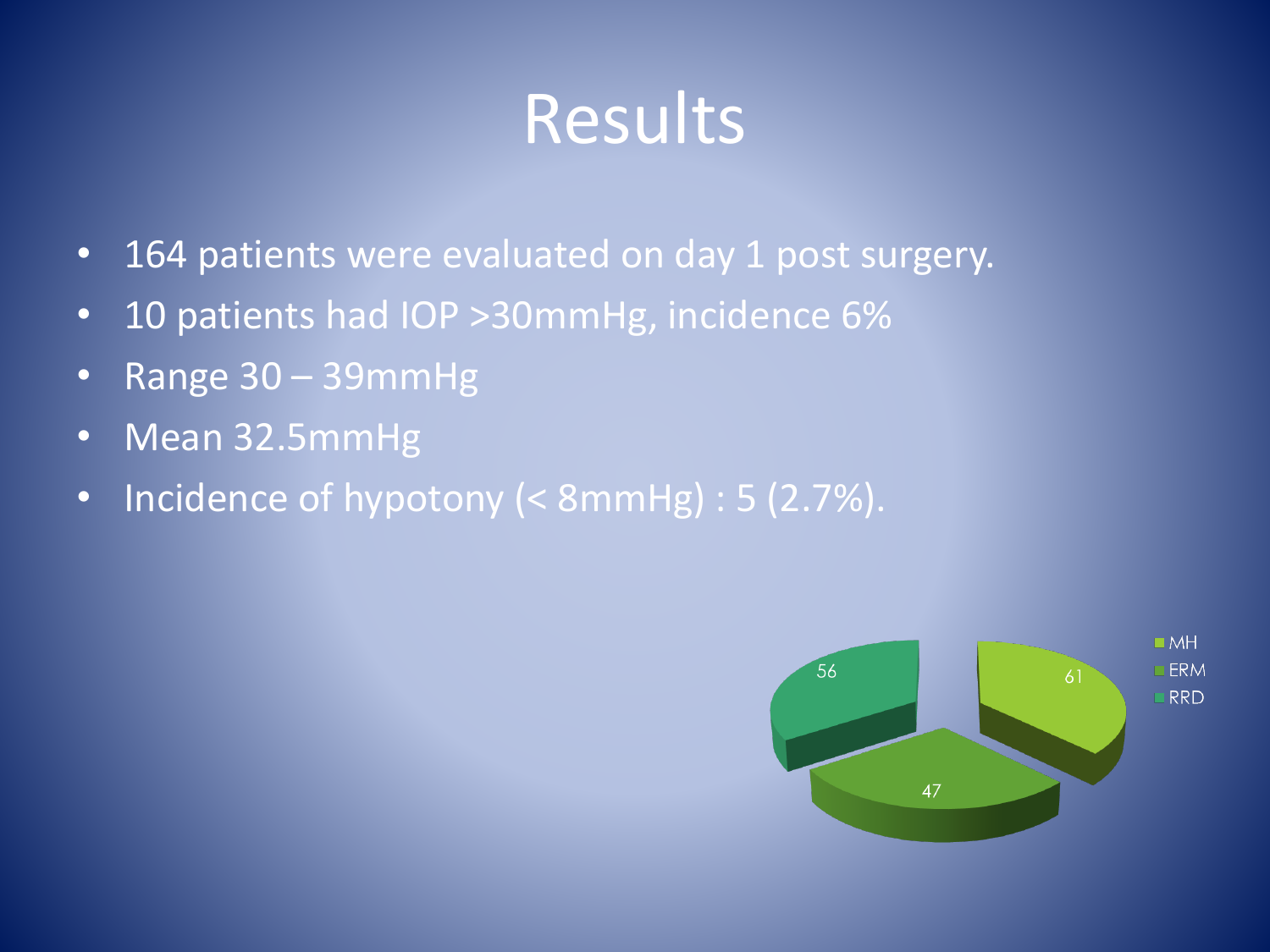# Results: Vitrectomy gauge & lens status



| Indicatio 23g<br>$\mathsf{n}$ |    | <b>25g</b> | <b>27g</b> | <b>Phakic</b> | <b>Pseudo</b> |
|-------------------------------|----|------------|------------|---------------|---------------|
| <b>ERM</b>                    | 22 | 14         | 25         | 52            |               |
| <b>MH</b>                     | 20 | 13         | 14         | 42            |               |
| <b>RRD</b>                    | 33 | 3          | 20         | 48            | 8             |

• No association with postoperative intraocular pressure.

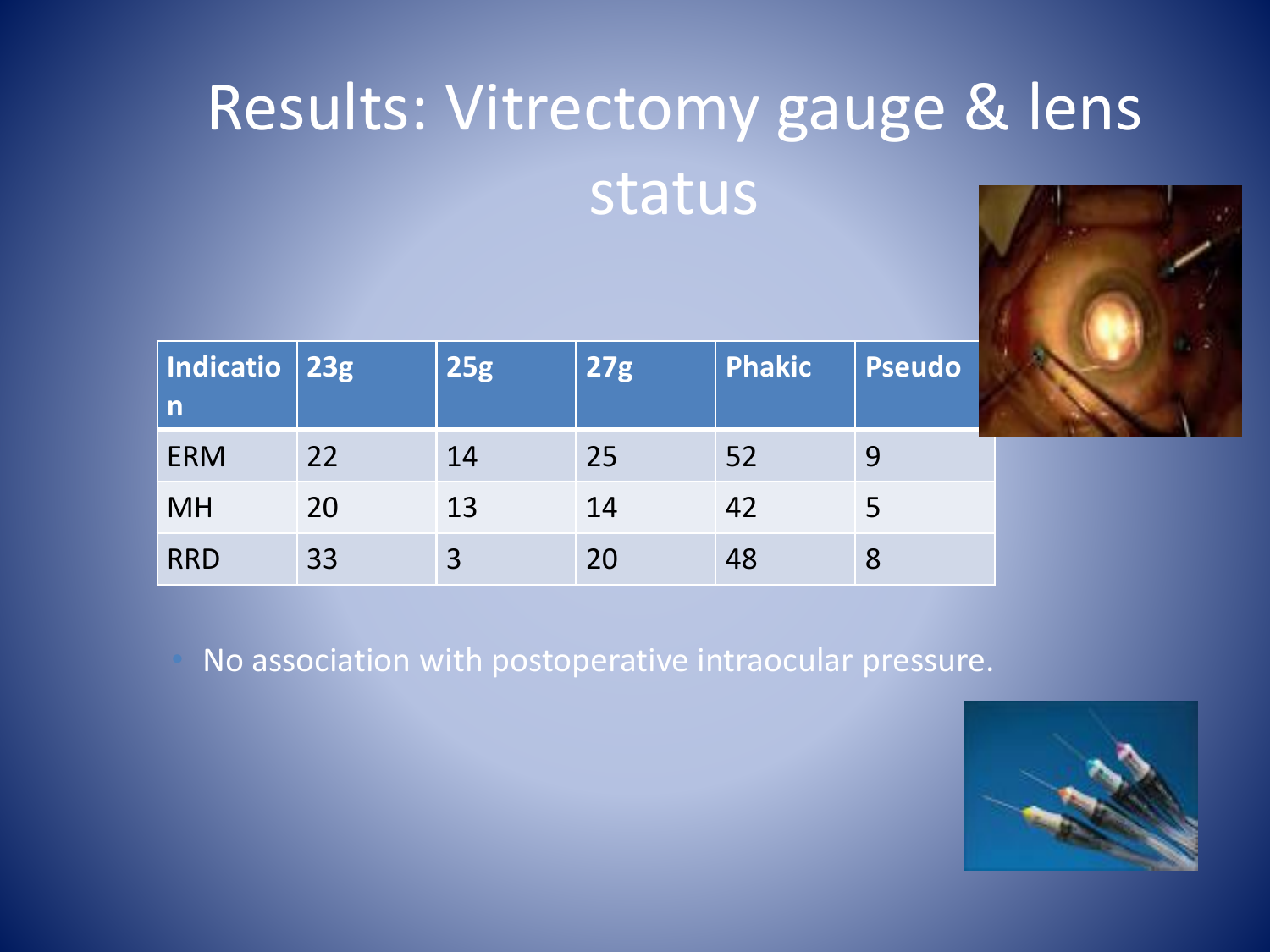### Results:

| <b>Tamponade</b> | <b>Number of</b><br>patients |     |
|------------------|------------------------------|-----|
| Air              | 37                           | 22% |
| C2F6(20%)        | 74                           | 45% |
| SF6 (20%)        | 25                           | 15% |
| SF6 (25%)        | 28                           | 17% |





- 67 patients had retinopexy during vitrectomy.
- 50 patients received laser treatment, 88% in RRD group, 17 had cryotherapy.
- Number of laser burns ranged from 11- 1489 ( average 712)
- **IOP elevated by 0.3mmHg for every additional 100 burns (p= 0.028)**